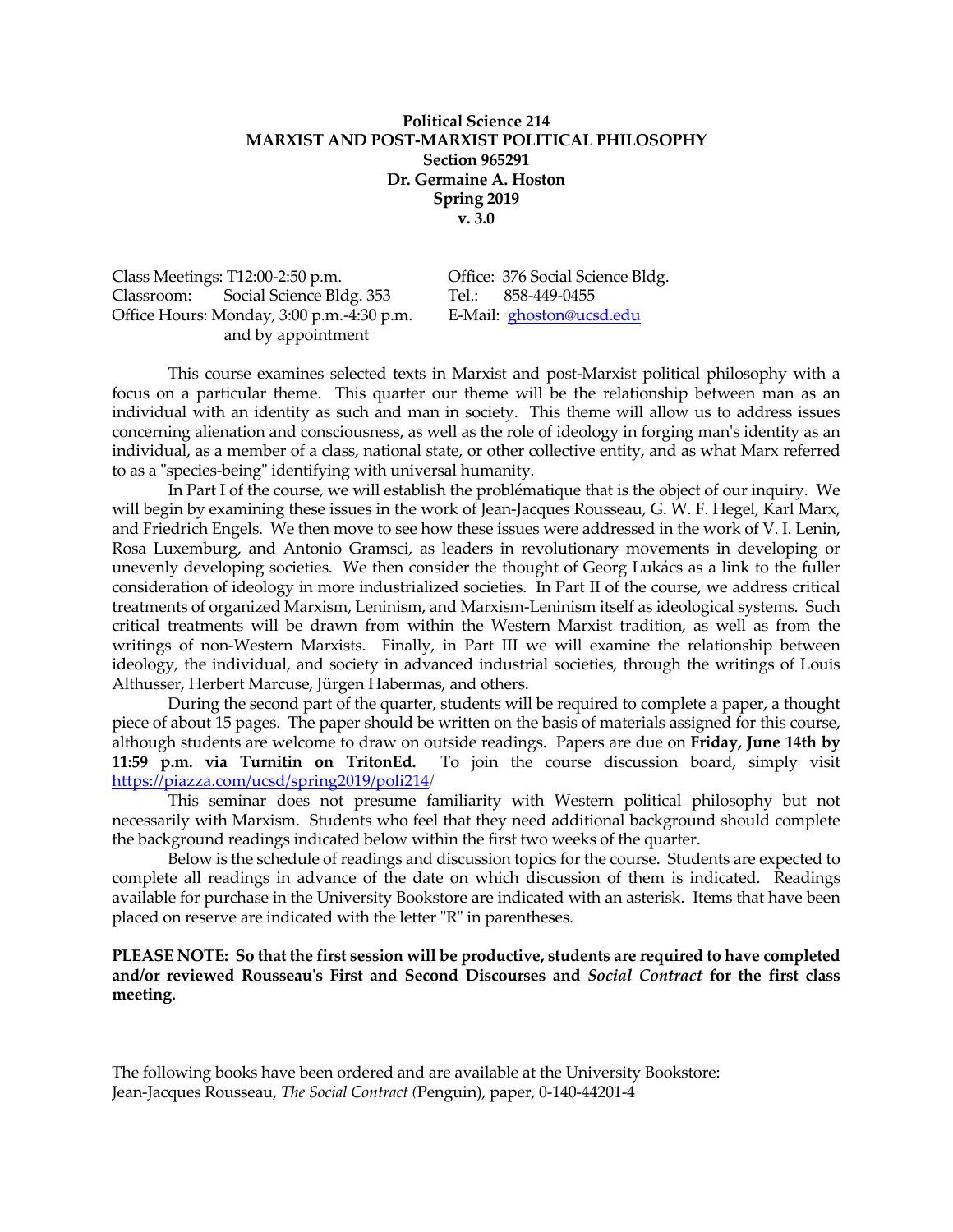# **Political Science 214 Spring 2019**

Jean-Jacques Rousseau, *The First and Second Discourses* (St. Martin's Press), paper 0-312-69440-7

G. W. F. Hegel, *Philosophy of Right* 

Rosa Luxemburg, *The Russian Revolution and Leninism or Marxism* (Ann Arbor: University of Michigan, Ann Arbor Paperbacks),

C.B. MacPherson, *The Political Theory of Possessive Individualism* (Oxford : Clarendon Press, 1962)

Joseph H. Carens, ed., *Democracy and Possessive Individualism : The Intellectual Legacy of C.B. Macpherson* (Albany, N.Y. : State University of New York Press, 1993)

Frank Cunningham, ed., *The Political Thought of C.B. Macpherson: Contemporary Applications* (Cham, Switzerland: Palgrave Macmillan, 2019) (Electronic version: [https://link.springer.com/book/10.1007%2F978-3-319-94920-8\)](https://link.springer.com/book/10.1007%2F978-3-319-94920-8)

Robert C. Tucker, ed., *The Lenin Anthology* (W. W. Norton), 2nd ed. 0-393-09236-X Robert C. Tucker, ed., *The Marx-Engels Reader* (W. W. Norton), 2nd ed. 0-393-09040-X

Antonio Gramsci, *Selections from the Prison Notebooks* (International Publishers), paper, 0-7178-0397-X

Emmanuel Levinas, *Basic Philosophical Writings*, ed. by Adriaan T. Peperzak, Simon Critchley, and Robert Bernasconi (Indiana University Press), paper, 0-253-21079-8

Emmanuel Levinas, *Totality and Infinity* (Duquesne University Press) paper 0-8207-0245-5

Georg Lukács, *History and Class Consciousness: Studies in Marxist Dialectics*, trans. Rodney Livingstone (MIT Press), 0-262-62020-0

Louis Althusser, *Lenin and Philosophy and Other Essays* (Monthly Review Press), paper, 1-5836-7039-4

Jürgen Habermas, *The Structural Transformation of the Public Sphere* (MIT Press), paper, 0-262-58108-6

Jürgen Habermas, *Legitimation Crisis* (MIT Press), paper, 0-8070-1521-0

Michel Foucault, *The Foucault Reader* (Pantheon), 0-394-71340-0

*Jürgen Habermas on Society and Politics: A Reader*, ed. Steven Seidman (Beacon Press), 0-8070-2001-X

#### BACKGROUND READING:

Students who are unfamiliar with Marxist political thought should complete the following readings within the first two weeks of class:

Robert C. Tucker, *Philosophy and Myth in Karl Marx* (Cambridge University Press), 1972(R) OR Leszek Kolakowski, *Main Currents of Marxism: The Founders*, chaps. 1-8, 12-14 (R)

#### **I. PART I: THE PROBLEMATIQUE**

## **WEEK 1 (Apr 2): Course Introduction: Public Man and Private Man in Jean-Jacques Rousseau**

Required Reading: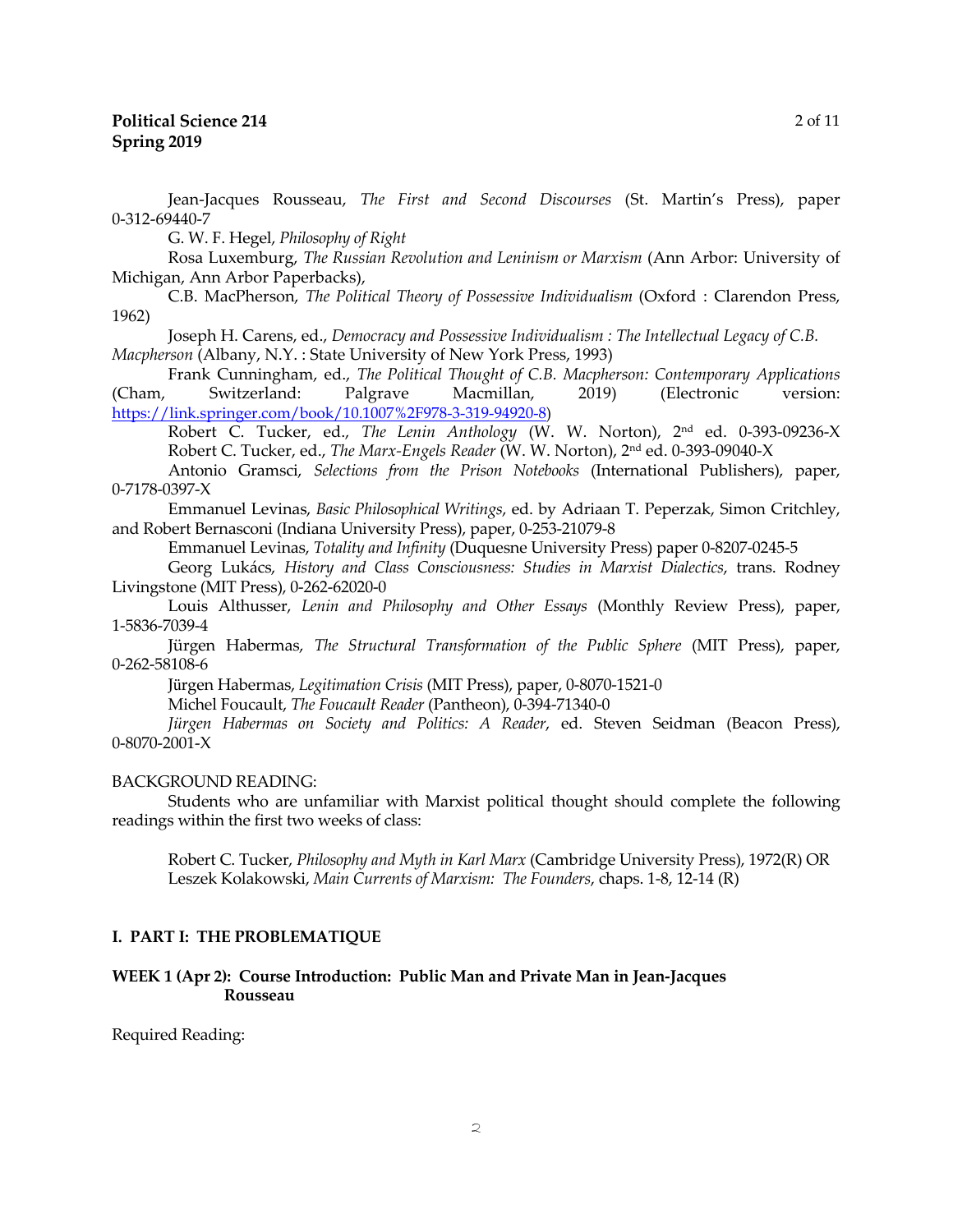# POLI 214 Marxist and Post-Marxist Political Philosophy Spring 2019 3 of 11 Dr. Germaine A. Hoston

Jean-Jacques Rousseau, *First and Second Discourses*\* (R) Jean-Jacques Rousseau, *Social Contract*\* (Penguin Classics), paper 0-140-44201-4 (R)

Recommended Readings::

John Charvet, *The Social Problem in the Philosophy of Rousseau* (Cambridge, 1972) Lucio Colletti, *From Rousseau to Lenin: Studies in Ideology and Society* (New York: Monthly Review Press, 1972)

Lucio Colletti, *Marxism and Hegel*, trans. Lawrence Garner (London, 1973) Victor Goldschmidt, *Anthropologie et politique: les principes du système de Rousseau* (Paris, 1974) G. W. F. Hegel, *The Phenomenology*

Jean Jaurès, "From the Rights of Man to Socialism," pp. 213-218 in Howe, *Essential Works of Socialism* (New Haven: Yale University Press, 1976) (R)

Karl Marx, *Marx's Critique of Hegel's Philosophy of Right* (Cambridge University Press) (R) John Stuart Mill, "Socialism and Liberty," in Howe, *Essential Works of Socialism*, pp. 407-710 John Plamenatz, *Karl Marx's Philosophy of Man* (Oxford: Oxford University Press, Clarendon Press, 1975), chap. 12

Judith N. Shklar, *Men and Citizens: A Study of Rousseau's Social Theory* (Cambridge: Cambridge University Press, 1969)

Judith N. Shklar, "Rousseau's Images of Authority," *American Political Science Review* 58.4 (December 1964): 919-932

# **WEEK 2 (Apr 9): Marx's Challenge to Hegel**

#### Required Reading:

Karl Marx, *Marx's Critique of Hegel's Philosophy of Right,* trans. Annette Jolin and Joseph O. O'Malley, ed. Joseph O. O'Malley (Cambridge University Press, 1970), online at: <https://www.marxists.org/archive/marx/works/1843/critique-hpr/>

G. W. F. Hegel, *Philosophy of Right* (as reference for the above)\* (R)

Recommended Readings::

Seyla Benhabib, *Critique, Norm and Utopia: A Study of the Foundations of Critical Theory* (New York: Columbia University Press, 1986), chaps. 1-3

Sidney Hook, *From Hegel to Marx: Studies in the Intellectual Development of Karl Marx* (New York: 1950)

George Lichtheim, *Marxism: An Historical and Critical Study* (New York: Praeger, 1961) Herbert Marcuse, *Reason and Revolution: Hegel and the Rise of Social Theory* (Boston: Beacon Press,

1960)

# **WEEK 3 (Apr 16): Man, Society, and History From Rousseau to Marx**

Required Reading: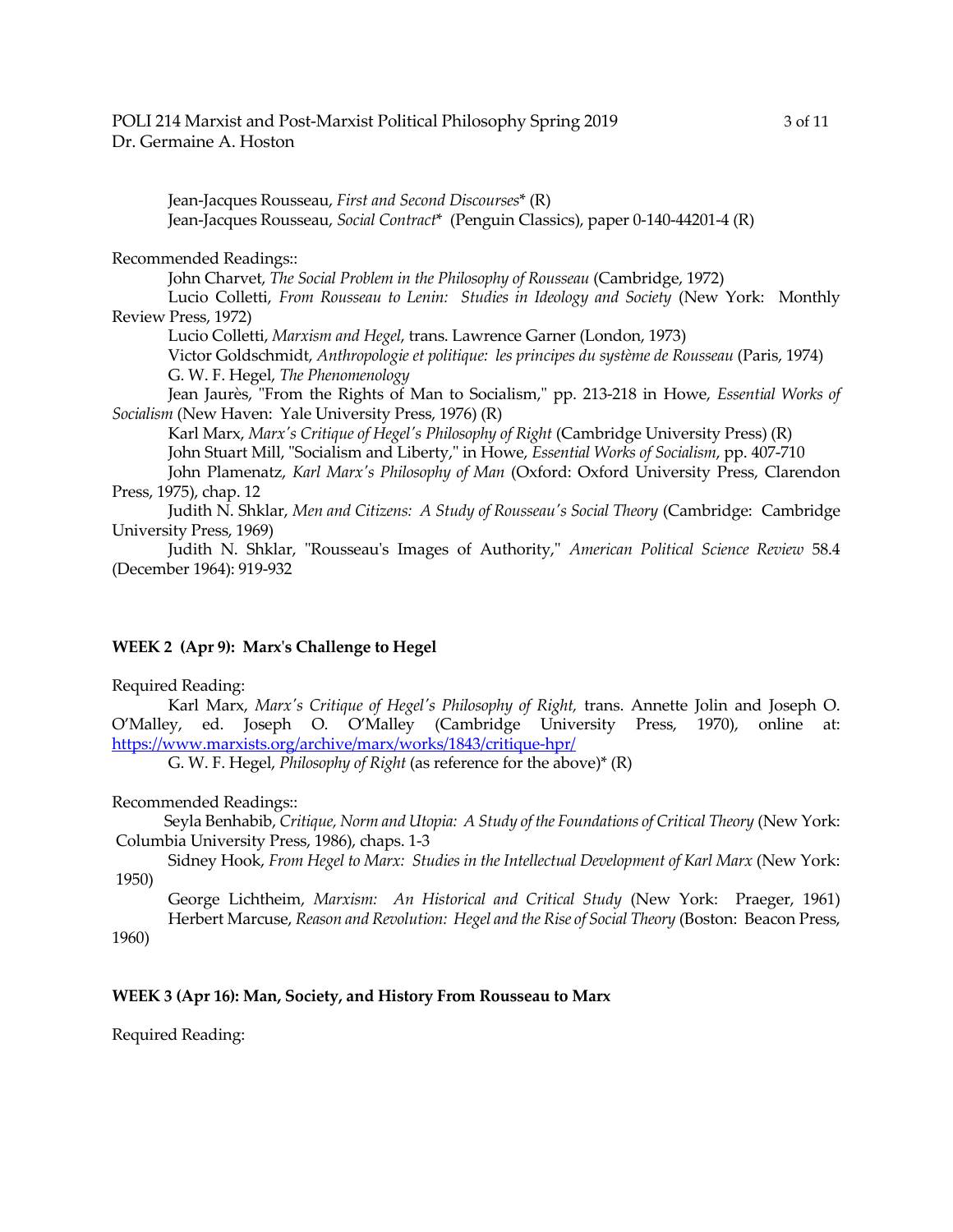Karl Marx, "Marx on the History of His Opinions (Preface to *A Contribution to the Critique of Political Economy*), "For a Ruthless Criticism of Everything Existing," "On the Jewish Question," "Economic and Philosophic Manuscripts of 1844," "Society and Economy in History," "Theses on Feuerbach," "The German Ideology: Part I," all in Tucker, ed., *Marx-Engels Reader*\* (R)

#### Recommended:

Shlomo Avineri, *The Social and Political Thought of Karl Marx* (New York: Cambridge University Press, 1968)

Louis Dupré, *The Philosophical Foundations of Marxism* (New York: Harcourt Brace Jovanovich, 1966)

Erich Fromm, *Marx's Concept of Man* (New York: Unger, 1961)

Karl Löwith, "Man's Self-Alienation in the Early Writings of Marx," *Social Research* 21.2 (Summer 1954): 204-230

Isvan Meszaros, *Marx's Theory of Alienation* (New York: Harper & Row, 1972)

John Plamenatz, *Karl Marx's Philosophy of Man* (Oxford: Oxford University Press, Clarendon Press, 1975), chaps. 1-10

## **WEEK 4 (Apr 23): The Mature Marx and Engels on Capitalism and Contemporary Politics**

# **Required Reading:**

"The *Grundrisse*, Capital, Volume One, Capital, Volume Three, "Critique of the Gotha Program," "After the Revolution: Marx Debates Bakunin," "The Class Struggles in France, 1848-1850," "The Eighteenth Brumaire of Louis Bonaparte," "The Civil War in France," and "Origin of the Family, Private Property, and the State," all in Tucker, *Marx-Engels Reader*\* (R)

#### **Recommended Readings::**

G. D. H. Cole, *History of Socialist Thought*, vol. II, *Marxism and Anarchism 1850-1890* (New York, 1954)

Maurice Dobb, *Studies in the Development of Capitalism* (New York: International Publishers, 196, 1970)

Maurice Dobb, *La Transición del feudalismo al capitalism*, ed. Rodney Hilton, ed. ; traducción castellana de Domènec Bergadà (Barcelona : Editorial Critica, [1978], 1978)

Hilton, Rodney (ed.) (1978). The Transition from Feudalism to Capitalism. London: Verso. Germaine A. Hoston, "Marxism and Japanese Expansionism:

Barrington Moore, *Social Origins of Democracy and Dictatorship: Lord and Peasant in the Making of the Modern World* (Beacon Press, 1966)

John Plamenatz, *Karl Marx's Philosophy of Man* (Oxford: Oxford University Press, Clarendon Press, 1975), chap. 13

Paul C. Roberts and Matthew A. Stephenson, *Marx's Theory of Exchange, Alienation and Crisis* (Stanford, California: Stanford University Press, 1973)

Arthur Rosenberg, *Democracy and Socialism* (Boston: Beacon Press, 1965)

Paul Sweezy, *The Theory of Capitalist Development* (New York: Monthly Review Press, 1956)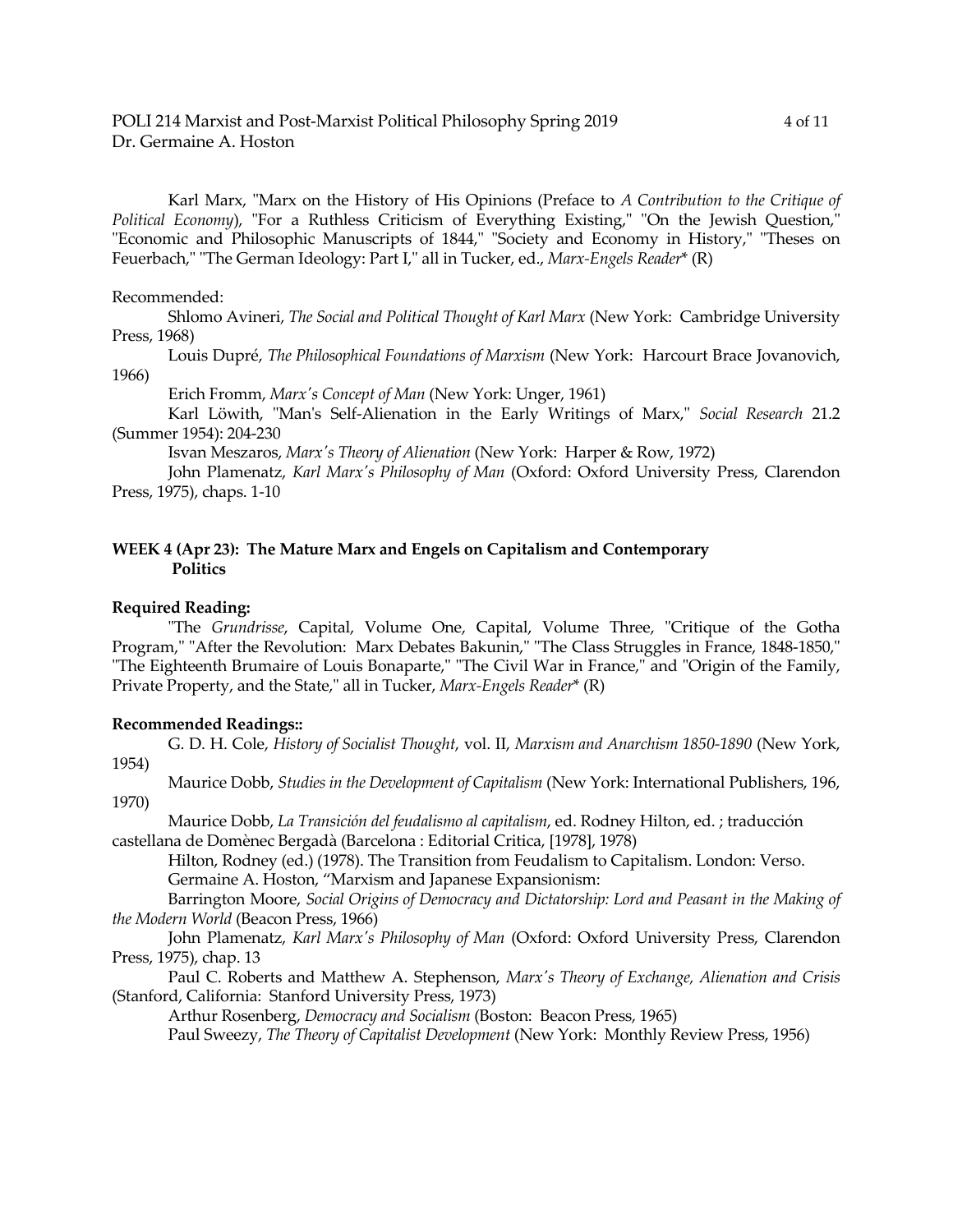#### POLI 214 Marxist and Post-Marxist Political Philosophy Spring 2019 5 of 11 Dr. Germaine A. Hoston

Paul M. Sweezy and Maurice Dobb (1950). 'The Transition from Feudalism to Capitalism,' *Science & Society*, 14(2), Spring, pp. 134-167

Takahashi,Kohachiro, "The Transition from Feudalism to Capitalism: A Contribution to the Sweezy-Dobb Controversy," *Science & Society*, 16(4), Fall 1952, pp. 313-345, Translated from the original Japanese by Henry F. Mins.

#### **WEEK 5 (April 30): Consciousness, Ideology, and Revolutionary Change in Lenin**

#### Required Reading:

V. I. Lenin, *What Is To Be Done?* in Tucker, ed., *Lenin Anthology*\* (R)

Rosa Luxemberg, "Leninism or Marxism?" in Luxemburg, *The Russian Revolution and Leninism or Marxism?*

#### Recommended Readings::

Edouard Bernstein, *Evolutionary Socialism* (New York: Prism Key Press, 2011) (ISBN 9781466322615)

V. I. Lenin, "Two Tactics of Social Democracy," in Tucker, ed., *Lenin Anthology*

Georg Lukács, *Lenin: A Study on the Unity of His Thought*, trans. Nicholas Jacobs (Cambridge: MIT Press, 1971)

Georg Lukács, "Lenin: Theoretician of Practice", pp. 97-105, in Georg Lukács, *Marxism and Human Liberation*, ed. E. San Juan, Jr. (New York: Dell Publishing Co., Inc., 1973)

Rosa Luxemburg, *Reform or Revolution* (New York: Pathfinder, 1970)

Gregory Massell, *The Surrogate Proletariat: Moslem Women and Revolutionary Strategies in Soviet Central Asia, 1919-1929* (Princeton, N.J.: Princeton University Press, reissued in 2015)

Herbert Marcuse, *Soviet Marxism* (New York: Columbia University Press, 1958)

Zenovia A. Sochor, *Revolution and Culture: The Bogdanov-Lenin Controversy* (Ithaca, N.Y.: Cornell University Press, 1988)

Georges Sorel, *Reflections on Violence* Paul Frölich, *Rosa Luxemburg: Her Life and Work* (New York: Monthly Review Press)

## **WEEK 6 (May 7): Consciousness and Ideology in Gramsci, Levinas, and Dussel**

## Required Reading:

Antonio Gramsci, *Selections from the Prison Notebooks*, pp. 5-23, 123-205, 206-276\* (R) Emmanuel Levinas, *Basic Philosophical* Writings, ed. Adriaan T. Peperzak, Simon Critchley, and Robert Bernasconi, chaps. 1 ("Is Ontology Fundamental?") and 5 ("Substitution")\*(R)

Emmanuel Levinas, *Totality and Infinity*, Introduction, Preface, Section I ("The Same and the Other"), parts A and B, and Conclusions\* (R)

Enrique Dussel, "Eurocentrism and Modernity" (Introduction to the Frankfurt Lectures)," *boundary* 2.20 (1993) Stable URL:<http://www.jstor.org/stable/303341>

#### Recommended Readings::

G. Adamson, *Hegemony and Revolution* (Berkeley and Los Angeles: University of California,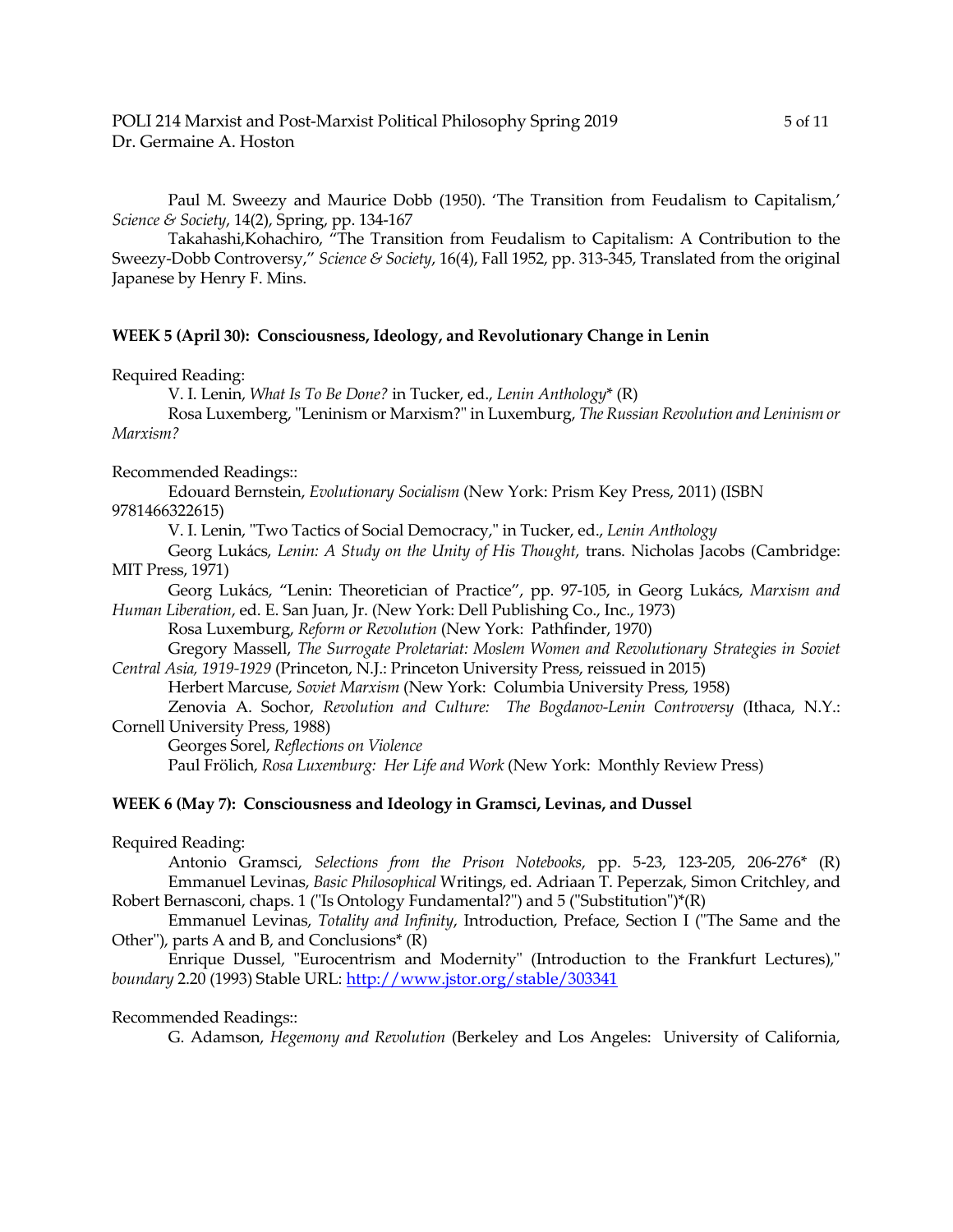1980)

Perry Anderson, *Sur Gramsci* (Paris: Maspero, 1978)

Rudolf Bahro, *The Alternative in Eastern Europe* (London: New Left Books, 1980)

Michael D. Barber, *Rationalism in Enrique Düssel's Philosopy of Liberation*, Fordham Univesrity Press Perspectives in Continental Philosophy Series (New York: Fordham Uiversity Press, 1998)

Norberto Bobbio, "Gramsci and the Conception of Civil Society," in *Gramsci and Marxist Theory*, ed. Chantal Mouffe (London: Routledge and Kegan Paul, 1979)

Carl Boggs, *The Two Revolutions: Gramsci and the Dilemmas of Western Marxism* (boston, Mass.: South End Press, 1984)

Christine Buci-Glucksmann, *Gramsci et l'etat* (Paris: Feyard, 1974) English translation: *Gramsci and the State* (London: Lawrence and Wishart, 1980)

Christine Buci-Glucksmann, "Hegemony and Consent," in *Approaches to Gramsci*, ed. Anne Showstack Sassoon (London: Writers and Readers Publishing Cooperative, 1982)

Enrique D. Dussel, *Método para una filosofía de la liberación: Superación analéctica de la dialéctica hegeliana* (Salamanca: Editiones Sígueme, 1974)

Joseph V. Femia, *Gramsci's Political Thought: Hegemony, Consciousness, and the Revolutionary Process* (Oxford: Oxford University Press, 1982)

Joesph V. Femia, "Hegemony and Consciousness in the Thought of Antonio Gramsci," *Political Studies* 23.1 (March 1975): 29-48

Antonio Gramsci, *Selections from the Political Writings, 1921-1926* (1978) (R)

Germaine A. Hoston, Review of *Ontology of Production: 3 Essays*, by Nishida Kitarō. Translated and with an Introduction by William Haver. Durham and London: Duke University Press, 2012. In *Political Theory* (forthcoming, PDF available from Dr. Hoston upon request.)

Emmanuel Levinas, trans. Alphonso Lingis, *Totality and Infinity: An Essay on Exteriority* (Pittsburgh, PA: Duquesne University Press), especially Section I, Section II, parts C. and D.

Neil McInnes, "Les débuts du marxisme théorique en France et en Italie," *Cahiers de l'Institut de Science Economique Appliquee*, Série S, III (102), (juin 1960): 5-51

Nishida Kitarō, "The Standpoint of Active Intuition" (1935) and/or "Human Being", (1938), in *Ontology of Production: 3 Essays*. Translated and with an Introduction by William Haver. Durham and London: Duke University Press, 2012.

Anne Showstack Sassoon, *Gramsci's Politics* (New York: St. Martin's Press, 1980)

Nigel Todd, "Ideological Superstructure in Gramsci and Mao Tse-tung," *Journal of the History of Ideas* 35.1 (1974): 148-156

#### **PART II. MARXISM, LENINISM, AND MARXISM-LENINISM AS IDEOLOGY**

# **WEEK 7 (May 14) Marxism at the Crossroads: The Emergence of Critical Marxism**

Required Reading:

Georg Lukács, *History and Class Consciousness* (1923)\* (R)

Recommended Readings::

Theodor W. Adorno, *Negative Dialectics*, trans. E. B. Ahton (New York: Seabury Press, 1973) Theodor Adorno et al., *The Authoritarian Personality* (New York: Norton, 1950, 1969)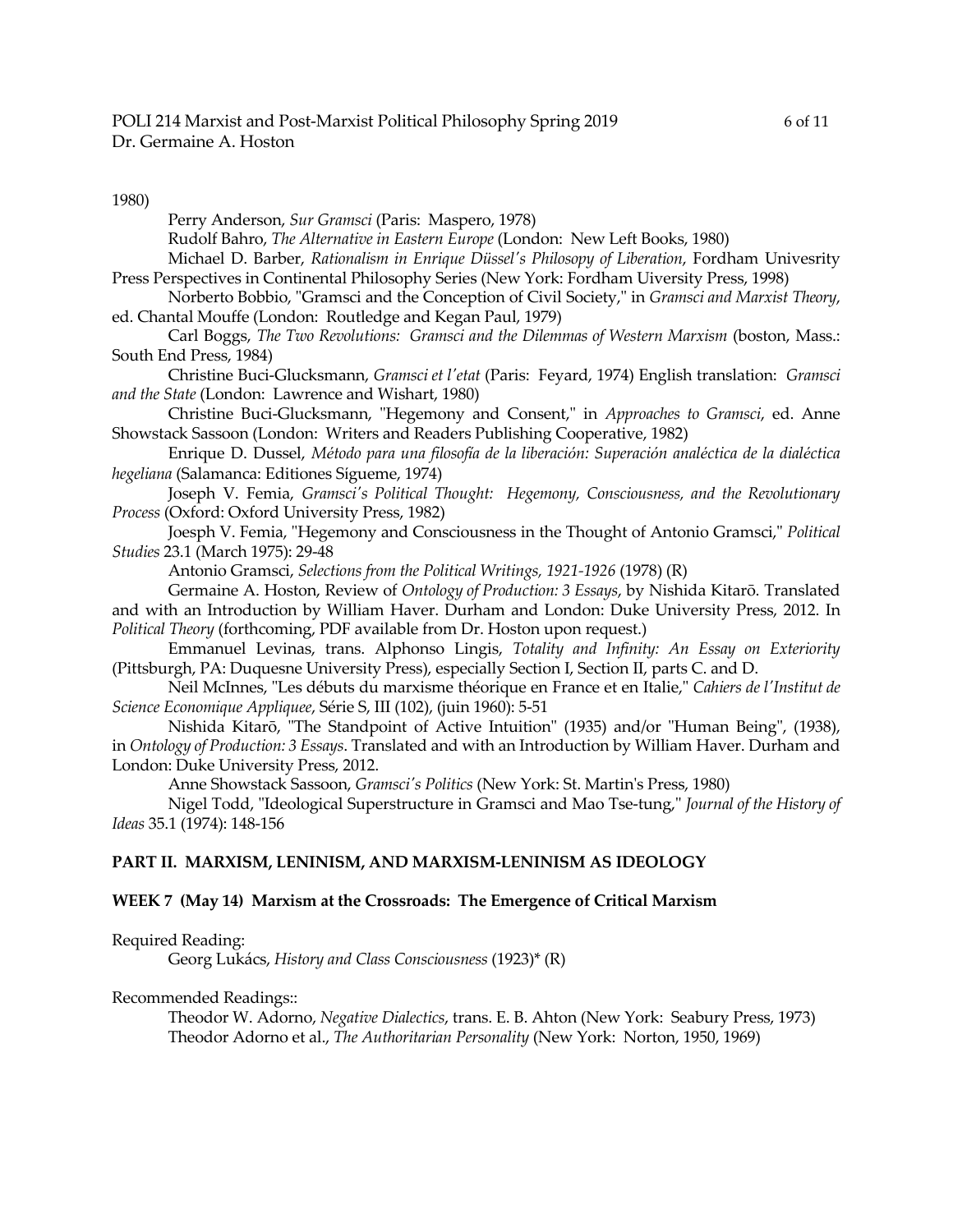### POLI 214 Marxist and Post-Marxist Political Philosophy Spring 2019 7 of 11 Dr. Germaine A. Hoston

Andrew Arato, "Georg Lukács: The Search for a Revolutionary Subject," in *The Unknown Dimension: European Marxism Since Lenin*, ed. Dick Howard and Karl E. Klare (New York and London, 1972)

Seyla Benhabib, *Critique, Norm, and Utopia: A Study of the Foundations of Critical Theory* (New York: Columbia University Press, 1986), chaps. 4, 5

Paul Breines, "Lukács, Revolution and Marxism: 1885-1918," *The Philosophical Forum* 3,3-4 (Spring, Summer 1972)

Paul Breines, "Young Lukács, Old Lukács, New Lukács," *Journal of Modern History* 513 (September 1979)

Susan Buck-Morss, *The Origin of Negative Dialectics* (New York: Free Press, 1977)

Alwin W. Gouldner, *The Dark Side of the Dialectic*, vol. 3: *The Two Marxisms: Contradictions and Anomalies in the Development of Theory* (New York: Oxford University Press, 1980)

David Held, *Introduction to Critical Theory: Horkheimer to Habermas* (Berkeley: University of California Press, 1980)

Sidney Hook, *Marxism and Beyond* (Rowman and Littlefield, 1983)

Sidney Hook, *Revolution, Reform, and Social Justice: Studies in the Theory and Practice of Marxism* (New York University Press,)

Martin Jay, *Marxism and Totality: The Adventures of a Concept from Lukács to Habermas* (Berkeley and Los Angeles: University of California Press, 1984)

Martin Jay, *Theodore Adorno* (Cambridge, Massachusetts: Harvard Univesrity Press, 1985) Leszek Kolakowski, "The Concept of the Left," in Howe, *Essential Works of Socialism*, pp. 682-698 Max Horkheimer and Theodor W. Adorno, *Dialectic of Enlightenment*, trans. John Cumming (New York: Continuum, 1988)

Gareth Stedman Jones, "The Marxism of the Early Lukács," 70 (November-December 1971), also reprinted in *Western Marxism: A Critical Reader*, ed. *New Left Review* (London, 1977)

Michael Löwy, *Georg Lukács: From Romanticism to Bolshevism*, trans. Patrick Camiller (London, 1979)

Georg Lukács,"Technology and Social Relations", *New Left Review*, 1/39 (September-October 1966) (also available in Georg Lukács, *Marxism and Human Liberation*, ed. E. San Juan, Jr. (New York: Dell Publishing Co., Inc., 1973)

G. H. R. Parkinson, ed., *Georg Lukács: The Man, His Work and His Ideas* (New York, 1970) Zoltan Tar, *The Frankfurt School* (New York: Wiley, 1977)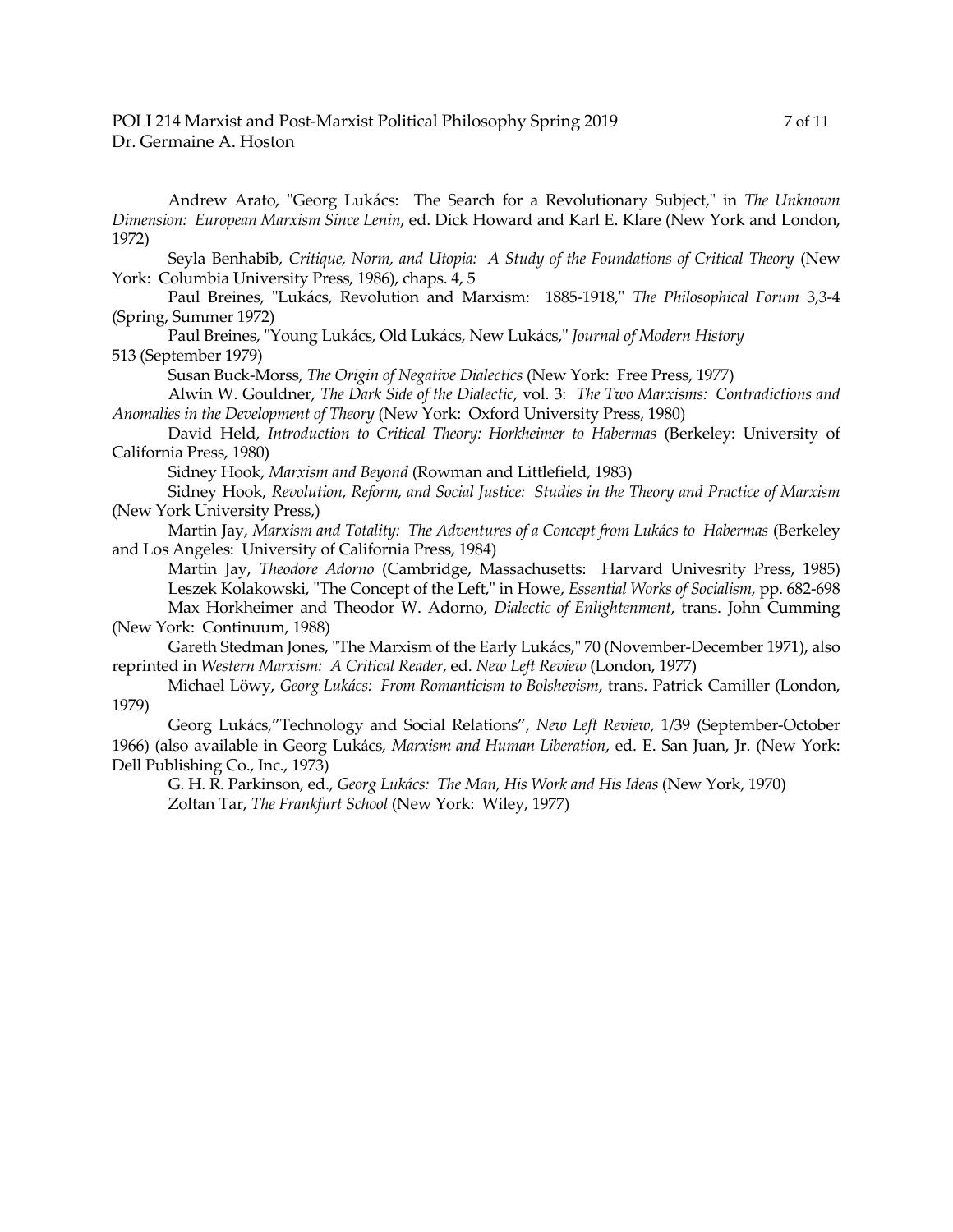# **PART III. IDEOLOGY, THE INDIVIDUAL, AND SOCIETY IN ADVANCED INDUSTRIAL SOCIETIES**

# **WEEK 8 (May 21): The Critique of Advanced Industrialized Society**

Required Reading:

Herbert Marcuse, *One-Dimensional Man: Studies in the Ideology of Advanced Industrial Society*  $(1964)^*$  (R)

Louis Althusser, "Ideology and Ideological State Apparatuses," in Althusser, *Lenin and Philosophy and Other Essays*\* (R)

Recommended Readings::

Perry Anderson, *Arguments within English Marxism* (Verso, 1980)

Perry Anderson, *Considerations on Western Marxism* (1976) (R)

W. Peter Archibald, *Marx and the Missing Link: "Human Nature"* (Atlantic Highlands, N.J.: Humanities Press, 1989)

Robert John Ackermann, *Religion as Critique*, (Amherst: University of Massachusetts Press, 1985)

José Miguez Bonino, *Christians and Marxists: The Mutual Challenge to Revolution* (Grand Rapids, Michigan: William B. Eermans, 1976)

Martin Buber, "Marx and the Renewal of Society," in Howe, *Essential Works of Socialism*, pp.  $627-646$ <sup>\*</sup> (R)

R. H. S. Crossman, "The Idea of Progress and the Fallacy of Materialism," in Howe, *Essential Works of Socialism*, pp. 617-626\* (R)

Raya Dunayevskaya, *Marxism and Freedom* (New York: Columbia University Press, 1989)

Milovan Djilas, "The New Class in Communist Society," in Howe, *Essential Works of Socialism*, pp. 518-525\* (R)

Carlos Franco, "Del Marxismo Eurocéntrico al Marxismo Latinoamericano", in *Los Nuevos procesos sociales y la teoría política contemporánea (Seminario de Ozxaca)* (Mexico: Siglo Veintiuno Editores, 1986)

Andre Gorz, *Socialism and Revolution* (Garden City, N.Y.: Anchor, 1973)

Gustavo Gutiérrez, *A Theologyof Liberation: History, politics and Salvation*, trans. and ed. Sister Caridad Inda and John Eagleson (Maryknoll, N.Y.: Orbis Books, 1973)

Germaine A. Hoston, "*Ikkoku Shakai-shugi*: Sano Manabu and the Limits of Marxism as Cultural Criticism," in *Culture and Identity: Japanese Intellectuals during the Interwar Years*, ed. J. Thomas Rimer (Princeton, New Jersey: Princeton University Press, 1990) Germaine A. Hoston, "A `Theology' of Liberation? Socialist Revolution and Spiritual Regeneration in Chinese and Japanese Marxism," *Ideas across Cultures: Essays on Chinese Thought in Honor of Benjamin I. Schwartz*, ed. Paul A. Cohen and Merle Goldman (Cambridge: Harvard University Press, under the auspices of the Council on East Asian Studies, 1990)

Martin Jay, *Marxism and Totality*, chaps. 7, 13

Kerazim Kohák, "Religion and Socialism," *Dissent* 25.2 (Spring 1978): 174-192

Leszek Kolakowski, *Toward a Marxist Humanism* (New York: Grove Press, 1968)

Karl Korsch, *Marxism and Philosophy*, trans. Fred Halliday (London: New Left Books, 1970)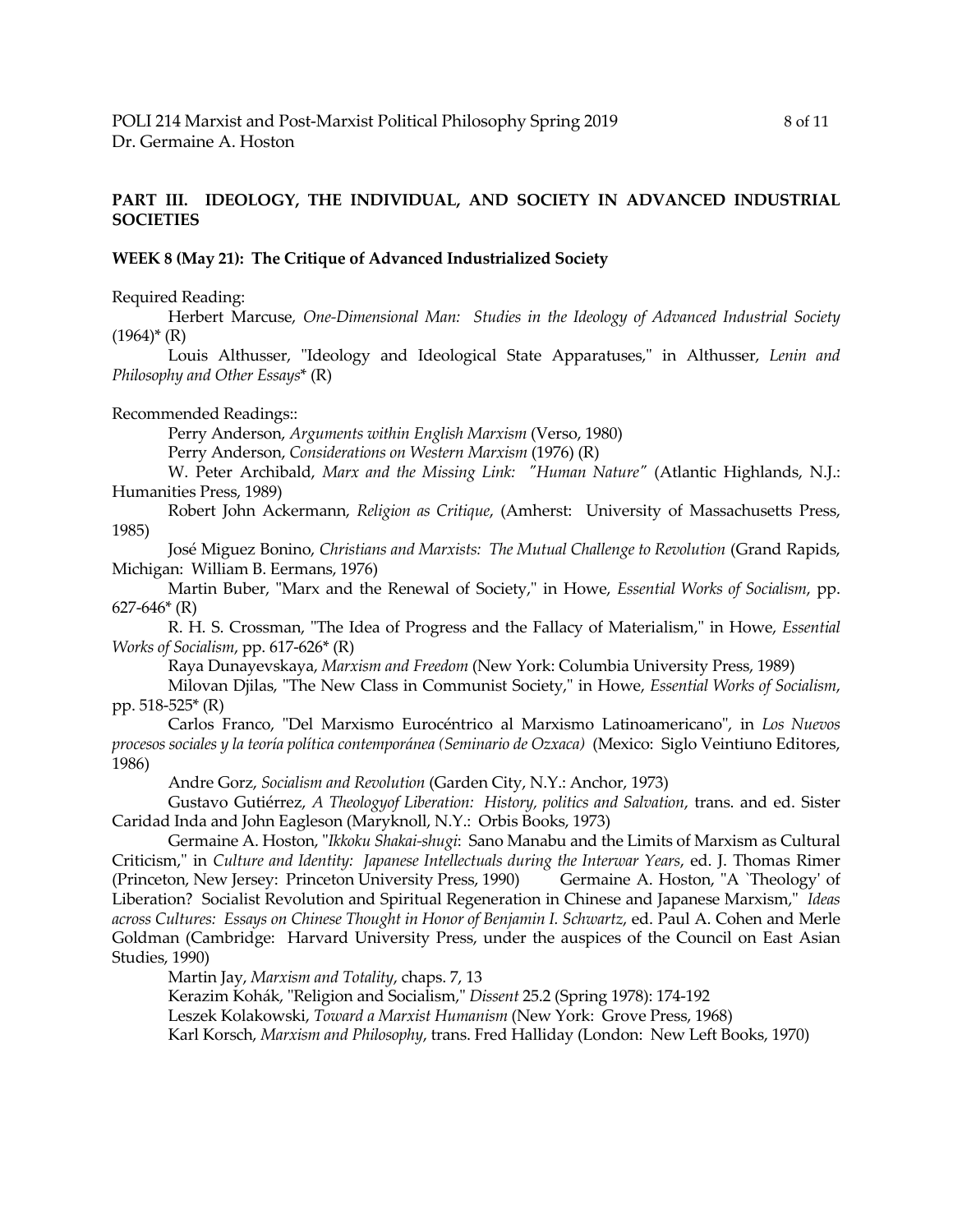## POLI 214 Marxist and Post-Marxist Political Philosophy Spring 2019 9 of 11 Dr. Germaine A. Hoston

Paul Lakeland, *Theology and Critical Theory: The Discourse of the Church* (Nashville, Tenn.: Abingdon Press, 1990) Stephen T. Leonard, *Critical Theory in Political Practice* (Princeton, N.J.: Princeton University Press, 1990) Georg Lukács, *Existentialism or Marxism* (1961) Mihailo Markovic, *The Contemporary Marx: Essays on Humanist Communism* (London, 1974) Mihailo Markovic, *From Affluence to Praxis* (Ann Arbor: University of Michigan, 1974) Ralph Miliband, "Marx and the State," *The Socialist Register* (1965) Ralph Miliband, *State in Capitalist Society* (1969) José Porfirio Miranda, *Marx against the Marxists: The Christian Humanism of Karl Marx* (Maryknoll, N.Y.: Orbis, 1980) José Miranda, *Marx and the Bible: A Critique of the Philosophy of Oppression*, trans. John Eagleson (Maryknoll, N.Y.: Orbis Books, 1974) Gajo Petrovic, *Marx in the Mid-Twenntieth Century: A Yugoslav Philosopher Reconsiders Karl Marx's Writings* (Garden City, N.Y.: Anchor, 1967) Nicos Poulantzas, *Political Power and Social Classes* (1973) John C. Raines and Thomas Dean, eds., *Marxism and Radical Religion: Essays toward a Revolutionary Humanism* (Philadelphia, Pa.: Temple University Press, 1970) Jean-Paul Sartre, *Age of Reason* (New York: Alfred A. Knopf, 1947) Jean-Paul Sartre, *Between Marxism and Existentialism* (circa 1945) Jean-Paul Sartre, *Anti-Semite and Jew* (1946) Svetozar Stojanovic, *Between Ideals and Reality: A Critique of Socialism and Its Future* (New York: Oxford University Press, 1973) Mihaly Vajda, *The State and Socialism: Political Essays* (London: Allison & Busby, 1981)

# **WEEK 9 (May 28): Rationality, Communication and Modernity**

### Required Reading:

Jürgen Habermas, *The Structural Transformation of the Public Sphere* (Cambridge: MIT Press)\* (R) Michel Foucault, *The Foucault Reader*, Paul Rabinow, ed. (New York: Pantheon Books, 1984), Introduction and Pt. I (R)

Recommended Readings::

Amy Allen, "The Public Sphere: Ideology and/or Ideal?" *Political Theory* 40.6 (December 2012): 822-829

Seyla Benhabib, *Critique, Norm and Utopia: A Study of the Foundations of Critical Theory* (New York: Columbia University Press, 1986), chaps. 6-8

Maeve Cooke, "Realism and Idealism: Was Habermas's Communicative Turn a Move in the Wrong Direction?", *Political Theory* 40.6: 811-821

Michel Foucault, *The Foucault Reader*, Paul Rabinow, ed. (New York: Pnatheon Books, 1984), Pt. II

Michel Foucault, *The Order of Things: An Archaeology of the Human Sciences* (New York: Random House, Vintage Books, 1973)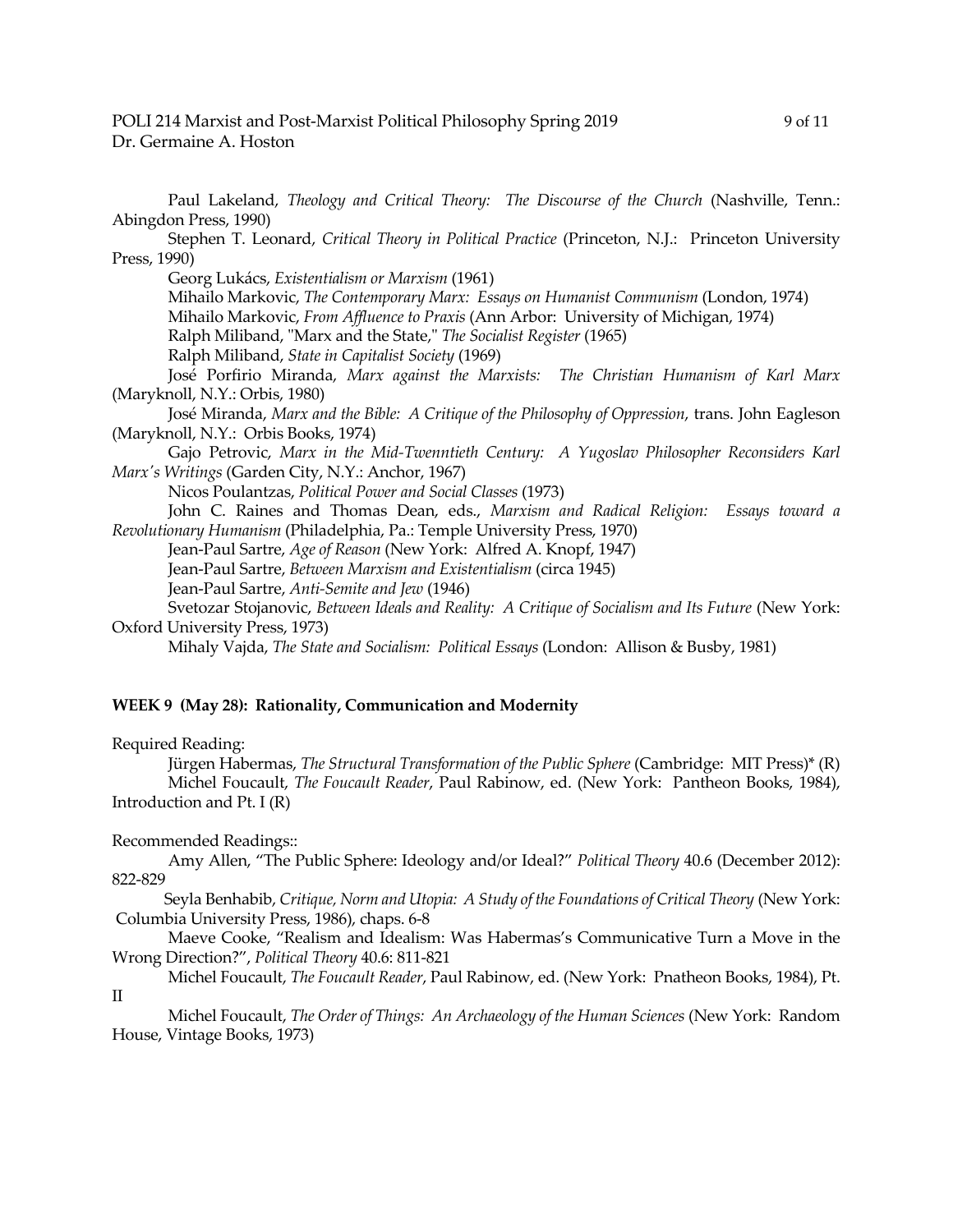### POLI 214 Marxist and Post-Marxist Political Philosophy Spring 2019 10 of 11 Dr. Germaine A. Hoston

Jürgen Habermas, *Jürgen Habermas on Society and Politics: A Reader*, ed. Steven Seidman (Boston, Mass.: Beacon Press, 1989), chaps. 6, 7, and 11

Michael Walzer, "The Politics of Michel Foucault," Jürgen Habermas, "Taking Aim at the Heart of the Present," and Hubert L. Dreyfus and Paul Rabinow, "What is Maturity? Habermas and Foucault on 'What Is Enlightenment?' all in David Couzens Hoy, ed., *Foucault: A Critical Reader* (Oxford: Basil Blackwell, 1986)

#### **WEEK 10 (June 4): Ideology, Rationality, and the Crisis of Late Capitalism**

Required Reading:

Jürgen Habermas, *Jürgen Habermas on Society and Politics: A Reader*, ed. Steven Seidman (Boston, Mass.: Beacon Press, 1989), chap. 4

Jürgen Habermas, *Legitimation Crisis* (Boston: Beacon Press, 1975)\* (R)

#### Recommended Readings::

Enrique Dussel, *Beyond Philosophy: Ethics, History, Marxism, and Liberation Theology*, ed. Eduardo Mendieta (Lanham, MD: Rowman & Littlefield Publishers, Inc., 2003), especially Preface and Introduction, and chaps. 1 and 3, and Parts III and IV

Enrique Dussel, *Philosophy of Liberation*, trans. Aquilina Martinez and Christine Morkovsky (Eugene, Oregon: Wipf and Stock Publishers, 1985)

Jürgen Habermas, "Problems of Legitimation in Late Capitalism," in *Critical Sociology*, ed. P. Connerton (London: Penguin, 1976)

Jürgen Habermas, *Between Facts and Norms: Contributions to a Discourse Theory of Law and Democracy* (Studies in Contemporary German Social Thought)

Jürgen Habermas, *Moral Consciousness and Communicative Action* (Studies in Contemporary German Social Thought) (Boston: MIT Press, 1990)

Germaine A. Hoston, "Between Theory and Practice: Marxist Thought and the Politics of the Japanese Socialist Party," *Studies in Comparative Communism* 20.2 (Summer 1987):175-207

Martin Jay, *Marxism and Totality*, chap. 15

John Keane, *Public Life and Late Capitalism: Toward a Socialist Theory of Democracy* (Cambridge University Press, 1984)

Thomas McCarthy, *The Critical Theory of Jürgen Habermas* (New York: MIT Press, 1978) Claus Offe, *Contradictions of the Welfare State*, ed. John Keane (Cambridge: MIT Press, 1984)

Claus Offe, "Political Authority and Class Structure," in *Critical Sociology*, ed. P. Connerton (London: Penguin, 1976)

Claus Offe, "Structural Problems of the Capitalist State," *German Political studies* 1 (1974): 31-56

Tom Rockmore, *Habermas on Historical Materialism* (Bloomington: Indiana University, 1989)

Michael Walzer, "Politics in the Welfare State," in Howe, *Essential Works of Socialism*, pp. 809-834\* (R)

Alan Wolfe, *The Limits of Legitimacy: Political Contradictions of Contemporary Capitalism* (New York: The Free Press, 1977)

E. O. Wright, "Class Boundaries in Advanced Capitalist Societies," *New Left Review* No. 98 (July-August 1976): 3-47